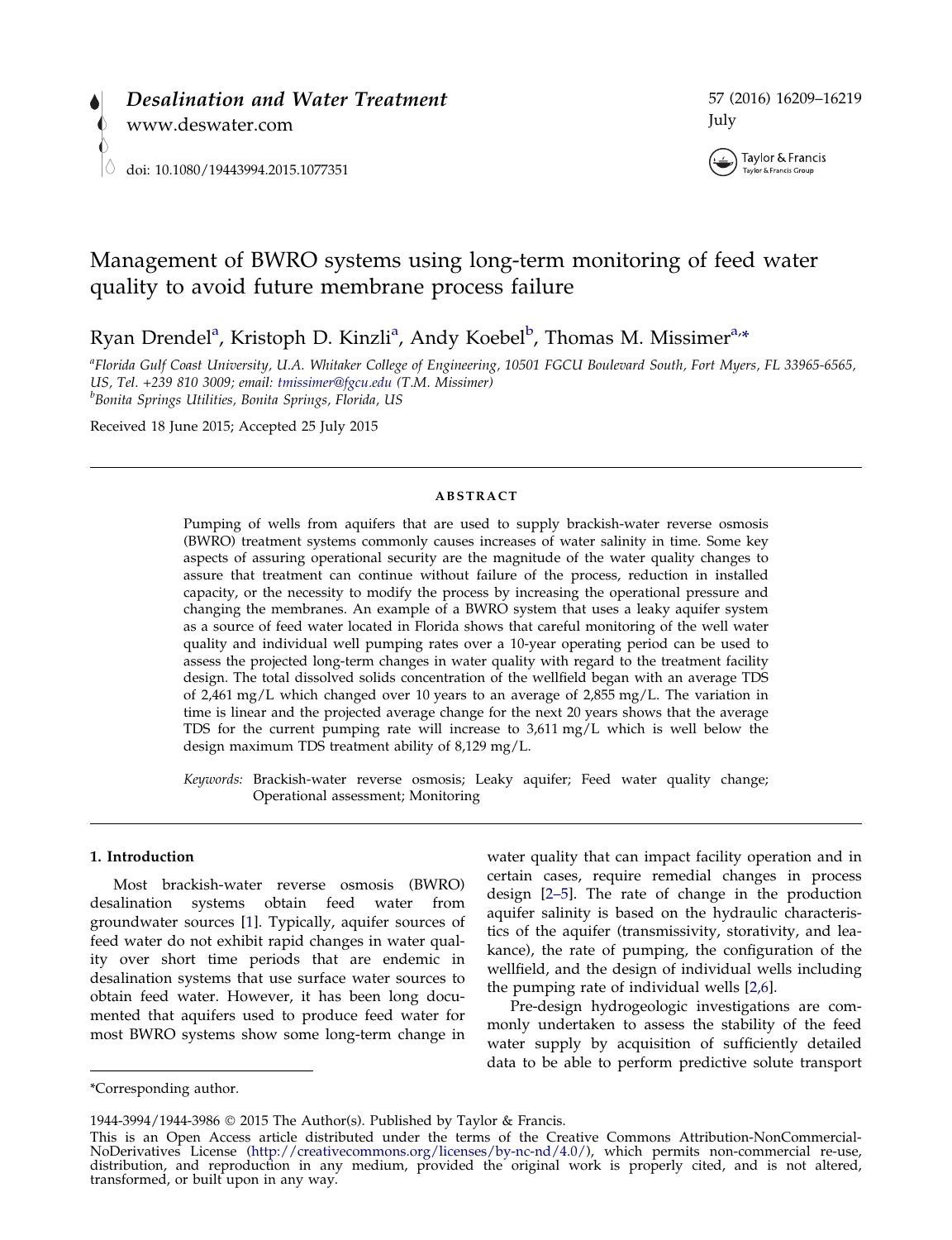modeling of future aquifer water quality changes [\[1,7](#page-9-0)]. The modeling is performed based on developing a conceptual model of the aquifer system [\[8\]](#page-10-0) and then developing modeling scenarios based on the data collected during the field investigation. This approach in performance of the aquifer investigation before the final process design of the BWRO facility is successful in most cases, but there is always some uncertainty within the error range of the model [\[8](#page-10-0)] and the possible use of an incorrect conceptual model. Therefore, the engineering design does require some flexibility within the process design to allow successful operation during the life expectancy of the facility that may range from 20 to 40 years depending upon the design. In the design of the BWRO facility investigated, the engineers chose not to perform groundwater modeling, but to use a very conservative set of design criteria to accommodate future water quality changes.

It is the purpose of this research to assess the longterm water quality changes of an operating BWRO facility to ascertain whether process design modification will be required within the 30-year projected operational life. The water quality changes occurring within the feed water being pumped from the wellfield will be matched to a hydrogeologic model of the aquifer behavior during pumping.

### 2. Materials and methods

### 2.1. Description of the BWRO facility

Data were collected from the Bonita Springs Utilities BWRO facility located in Bonita Springs, Florida (Fig. [1\)](#page-2-0). Data on the design of the facility were obtained from the original design report [[9\]](#page-10-0) and from the operators and management of the facility. The geologic data from the well logs were obtained from the wellfield completion report [\[10\]](#page-10-0) and the deep geologic data and water quality from the testing of a deep-well used for concentrate disposal.

# 2.2. Monitoring data collected on wells used to obtain feed water

Data were collected from the utility operating staff on the pumping rates and totalized monthly production for all wells. Dissolved chloride measurements were obtained from the raw water pumped from each well at the end of each month of operation.

### 2.3. Analysis of pumping water quality data

The dissolved chloride data were plotted vs. time, and a linear regression was performed on the data.

An equation linking the well pumping rate to the change of dissolved chloride concentration in time was obtained for each well. An analysis was performed to assess the projected change in salinity of the feed water to the BWRO plant based on the average current pumping rate of the wells over a 40-year period, and some additional analysis was conducted to assess higher pumping rates projected based on the utility population and overall water use projections. Salinity of the feed water (total dissolved solids (TDS)) being pumped from the wells was estimated using a standard ratio for dilute seawater as published by Goldberg et al. [\[11\]](#page-10-0). The TDS concentration was estimated by dividing the dissolved chloride concentration values by 0.55 (standard ratio of dissolved chloride to TDS in average seawater is 19,000 mg/L/34,500 mg/L).

### 3. Results

#### 3.1. Wellfield design, hydrogeology and aquifer description

Currently, the feed water required for the BWRO system is obtained from eight production wells tapping the Lower Hawthorn Aquifer. These wells are located along an irregular north-south alignment with well spacing ranging from 400 to 1,600 m (Fig. [1](#page-2-0)). Construction details on the wells are given in Table [1](#page-2-0). The overall wellfield yield is currently  $30,700 \text{ m}^3/\text{d}$ , which is used to meet the  $25,000 \text{ m}^3/\text{d}$  permeate capacity of the facility.

The production wells tap the Lower Hawthorn and Upper Suwannee aquifers as defined by Boggess [[12\]](#page-10-0) and Missimer and Martin [[13](#page-10-0)]. A hydrogeologic section across the wellfield shows that there is some variability in the vertical position of the top of the production aquifer system (Fig. [2\)](#page-3-0). The section of the aquifer system open to the production wells ranges from 75 to 120 m in thickness. Muddy sediments within the Arcadia Formation form the upper confining unit of the aquifer system which is between 16 and 81 m in thickness. The lower confining unit occurs within the Suwannee Limestone and consists of muddy sediment facies located below the open-hole portion of the production wells. The thickness is likely less than 20 m based on the geologic log of the injection well used at the treatment plant for concentrate disposal [\[14\]](#page-10-0). Based on the geology, the Lower Hawthorn/Upper Suwannee aquifer is a leaky or semi-confined aquifer system.

The aquifer coefficients play an important role in the reaction of the aquifer to pumping and in the pumping-induced long-term change in water quality. Aquifer performance tests were conducted onsite to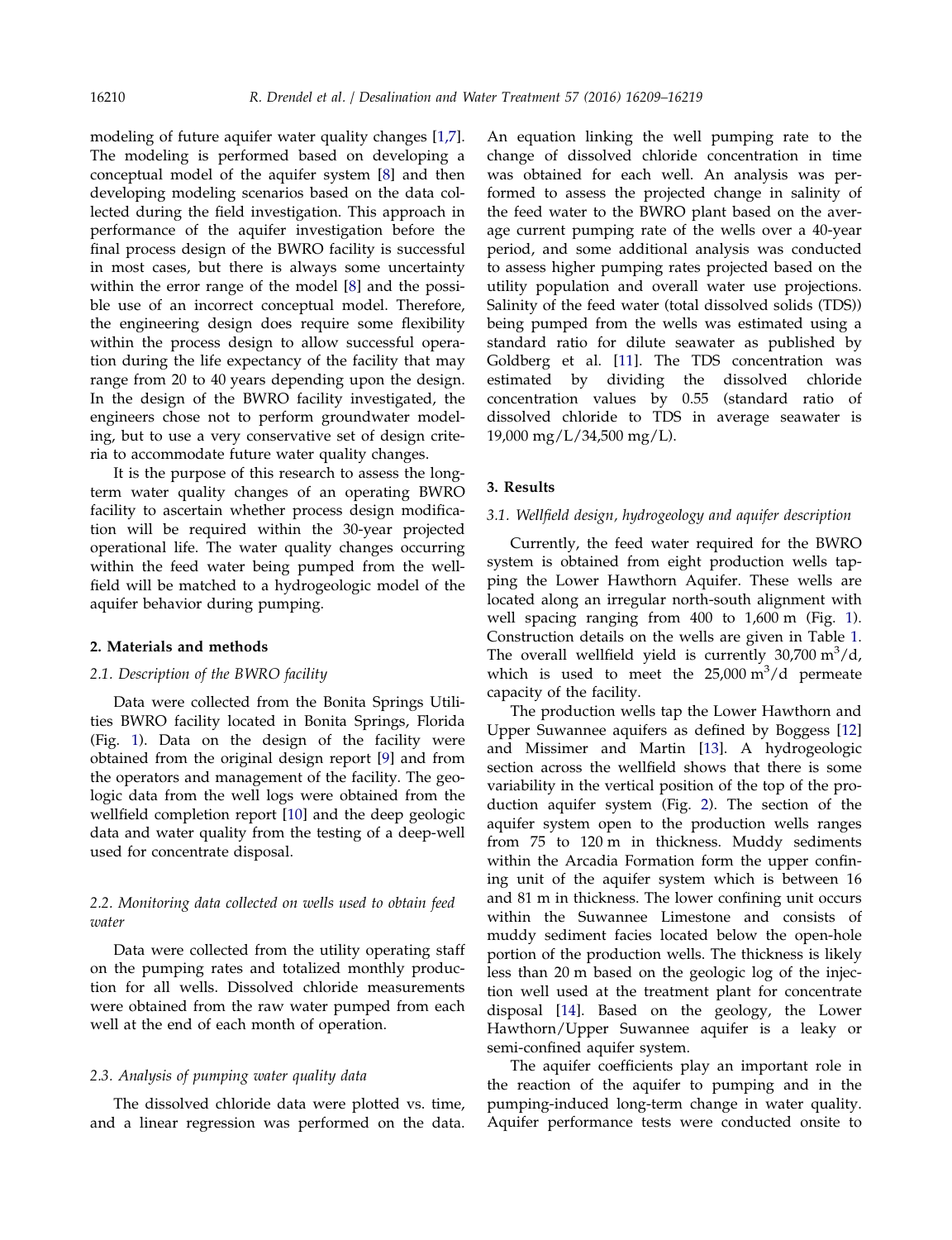<span id="page-2-0"></span>

Fig. 1. Map showing the location of the Bonita Springs Utilities BWRO facility and the wellfield and wells that are used to obtain feed water.

| Table 1                                |  |
|----------------------------------------|--|
| Well numbers with construction details |  |

| Well no. | Total depth (m) | Casing depth (m) | Casing diameter (cm) |  |
|----------|-----------------|------------------|----------------------|--|
| 25       | 317.0           | 248.7            | 35.56                |  |
| 26       | 324.0           | 254.5            | 35.56                |  |
| 27       | 329.2           | 248.4            | 35.56                |  |
| 28       | 308.5           | 245.4            | 35.56                |  |
| 29       | 324.0           | 256.3            | 35.56                |  |
| 30       | 341.4           | 274.3            | 35.56                |  |
| 31       | 257.0           | 201.2            | 35.56                |  |
| 32       | 213.7           | 198.1            | 30.48                |  |

measure the primary aquifer hydraulic coefficients [[10\]](#page-10-0). The average transmissivity across the wellfield is 1,540  $\text{m}^3/\text{d}$ . The average storativity of the aquifer is  $2.3 \times 10^{-4}$  and the average leakance is  $1.9 \times 10^{-4}$  d<sup>-1</sup>. The aquifer is deemed to be moderately to highly productive based on the transmissivity. It is well confined based on the low storativity and moderately leaky based on the leakance coefficient. Since the upper confining unit is much thicker compared to the lower confining unit, it is expected that the recharge to the

wellfield will be predominantly from the bottom upwards. Therefore, the dissolved solids of the produced water will increase in time based on the water chemistry below the production aquifer.

Water quality within the production aquifer varies somewhat at different well sites with the starting TDS concentration ranging from about 1,700 to 3,345 mg/L (Table [2\)](#page-4-0). Based on the water quality data collected during the deep test drilling for construction of the injection well at the site (Fig. [3](#page-4-0)), the TDS concentration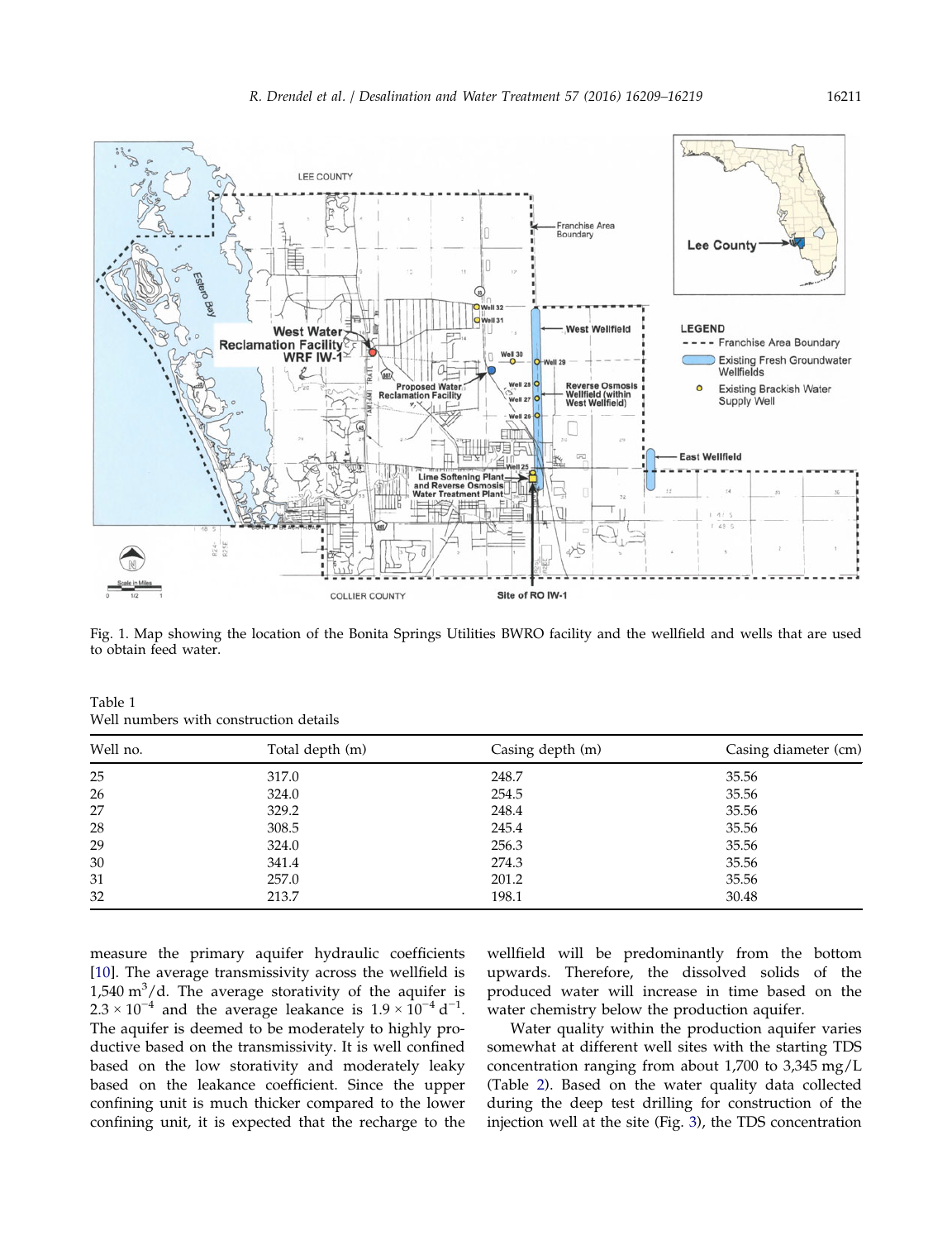<span id="page-3-0"></span>

Fig. 2. Hydrogeologic cross-section of the Bonita Springs Utilities wellfield.

within the production aquifer at 244 m below surface is about 1,800 mg/L and appears to average about 2,100 mg/L to a depth of about 533 m below surface [[14\]](#page-10-0). It increases irregularly from 2,100 to about 3,500 mg/L from 533 to 610 m below surface. The TDS increases to an average of about 5,000 mg/L between 610 and 716 m below surface. Beginning at 716 m below surface, there is a rapid increase in TDS to 39,000 mg/L at about 790 m below surface. The change in TDS begins within the lower part of the Ocala Limestone which has a low to moderate hydraulic conductivity with the large increase occurring within the Avon Park Formation which has a very high hydraulic conductivity, likely associated with the sudden change in water quality.

## 3.2. Variation in feed water quality and pumping rates in time

Water quality within the Lower Hawthorn/Upper Suwannee aquifer system varies irregularly across the wellfield. The initial dissolved chloride concentrations show that the northernmost wells, 31 and 32, and well 28, located along the eastern alignment (Fig. [1\)](#page-2-0), had the lowest values. The highest initial salinities were found in wells 26 and 27, located in the southern part of the eastern alignment. There is no distinctive salinity pattern within the aquifer.

Over the 10-year period of operation, the highest increase in dissolved chloride change occurred in wells 29 and 30, which are located near the center of the wellfield, and in well 32, located at the northern extreme (Fig. [4](#page-5-0)). Since the center of the wellfield tends to have the highest drawdown of the aquifer potentiometric surface, the highest change in salinity is correspondingly logical. The lowest rate of dissolved chloride change was found in wells 26 and 27 which showed only a slight change with the fitted regression line being nearly flat. These wells are located in the southern part of the wellfield. A plot of average monthly pumping rate from the wells vs. percentage change in dissolved chloride concentration for the 10 year operating period shows a poor correlation (Fig. [5](#page-6-0)). The overall changes in dissolved chloride increase in the water produced from the wells during the 10-year operating period range from about −8 to +36%.

# 3.3. Use of a linear regression to predict the long-term water quality

The relationship between dissolved chloride concentration and monthly pumpage is linear. Therefore, projections of changes in groundwater salinity can be made by performing a linear regression on the data and extending the plot in time. The equations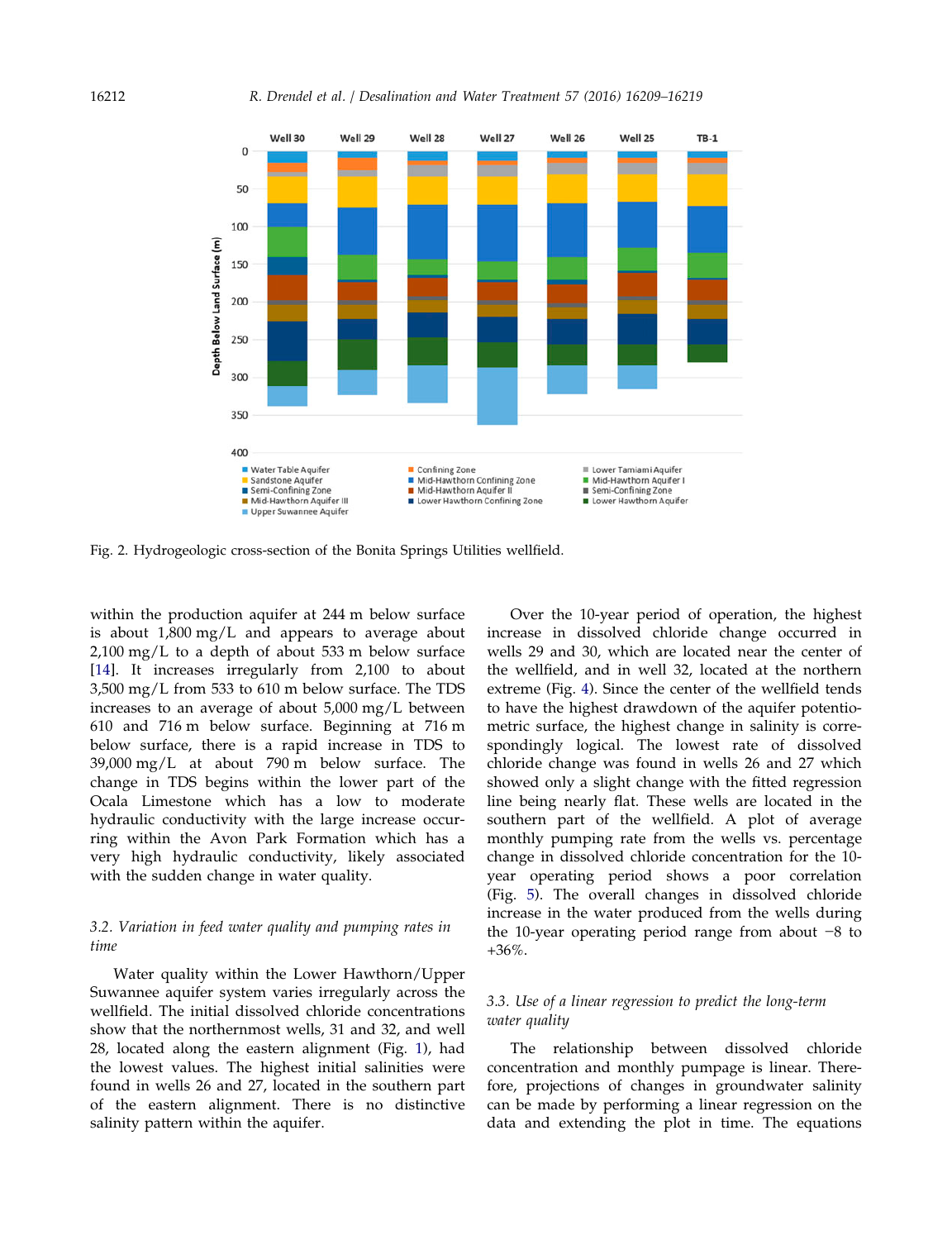<span id="page-4-0"></span>Table 2

Dissolved chloride and TDS concentrations in the water from the production wells at the beginning of production, at the end of 2014, and projections to 40 years

| Well<br>no. | Starting dissolved<br>chlorides $(mg/L)$ | <b>Starting TDS</b><br>(mg/L) | End of 2014,<br>dissolved chlorides<br>(mg/L) | End of 2014,<br>$TDS$ (mg/L) | 5-year projection,<br>dissolved chlorides<br>(mg/L) | 5-year<br>projection,<br>TDS(mg/L) |
|-------------|------------------------------------------|-------------------------------|-----------------------------------------------|------------------------------|-----------------------------------------------------|------------------------------------|
| 25          | 1,435                                    | 2,609                         | 1,620                                         | 2,945                        | 1,723                                               | 3,137                              |
| 26          | 1,769                                    | 3,216                         | 1,760                                         | 3,200                        | 1,844                                               | 3,352                              |
| 27          | 1,860                                    | 3,382                         | 1,810                                         | 3,290                        | 1,745                                               | 3,173                              |
| 28          | 1,042                                    | 1,895                         | 1,200                                         | 2,182                        | 1,318                                               | 2,396                              |
| 29          | 1,298                                    | 2,360                         | 1,740                                         | 3,164                        | 2,081                                               | 3,783                              |
| 30          | 1,368                                    | 2,487                         | 1,850                                         | 3,364                        | 2,092                                               | 3,804                              |
| 31          | 1,101                                    | 2,002                         | 1,280                                         | 2,327                        | 1,388                                               | 2,524                              |
| 32          | 958                                      | 1,742                         | 1,300                                         | 2,364                        | 1,354                                               | 2,462                              |
| Average     | 1,354                                    | 2,461                         | 1,570                                         | 2,855                        | 1,693                                               | 3,078                              |
| Well        | 10-year projection,                      | 10-year                       | 20-year projection,                           | 20-year                      | 40-year projection,                                 | 40-year                            |
| no.         | dissolved chlorides                      | projection,                   | dissolved chlorides                           | projection,                  | dissolved chlorides                                 | projection.                        |
|             | (mg/L)                                   | TDS (mg/L)                    | (mg/L)                                        | TDS (mg/L)                   | (mg/L)                                              | $TDS$ (mg/L)                       |
| 25          | 1,785                                    | 3,245                         | 1,908                                         | 3,469                        | 2,155                                               | 3,918                              |
| 26          | 1,880                                    | 3,418                         | 1,952                                         | 3,549                        | 2,097                                               | 3,813                              |
| 27          | 1,737                                    | 3,158                         | 1,722                                         | 3,131                        | 1,691                                               | 3,075                              |
| 28          | 1,423                                    | 2,587                         | 1,632                                         | 2,967                        | 2,051                                               | 3,729                              |
| 29          | 2,286                                    | 4,156                         | 2,705                                         | 4,918                        | 3,538                                               | 6,433                              |
| 30          | 2,363                                    | 4,296                         | 2,904                                         | 5,280                        | 3,987                                               | 7,249                              |
| 31          | 1,450                                    | 2,636                         | 1,574                                         | 2,862                        | 1,823                                               | 3,315                              |
| 32          | 1,400                                    | 2,545                         | 1,492                                         | 2,713                        | 1,675                                               | 3,045                              |
| Average     | 1,791                                    | 3,256                         | 1,986                                         | 3,611                        | 2,383                                               | 4,333                              |



Fig. 3. Water quality variation with depth at the injection well test site.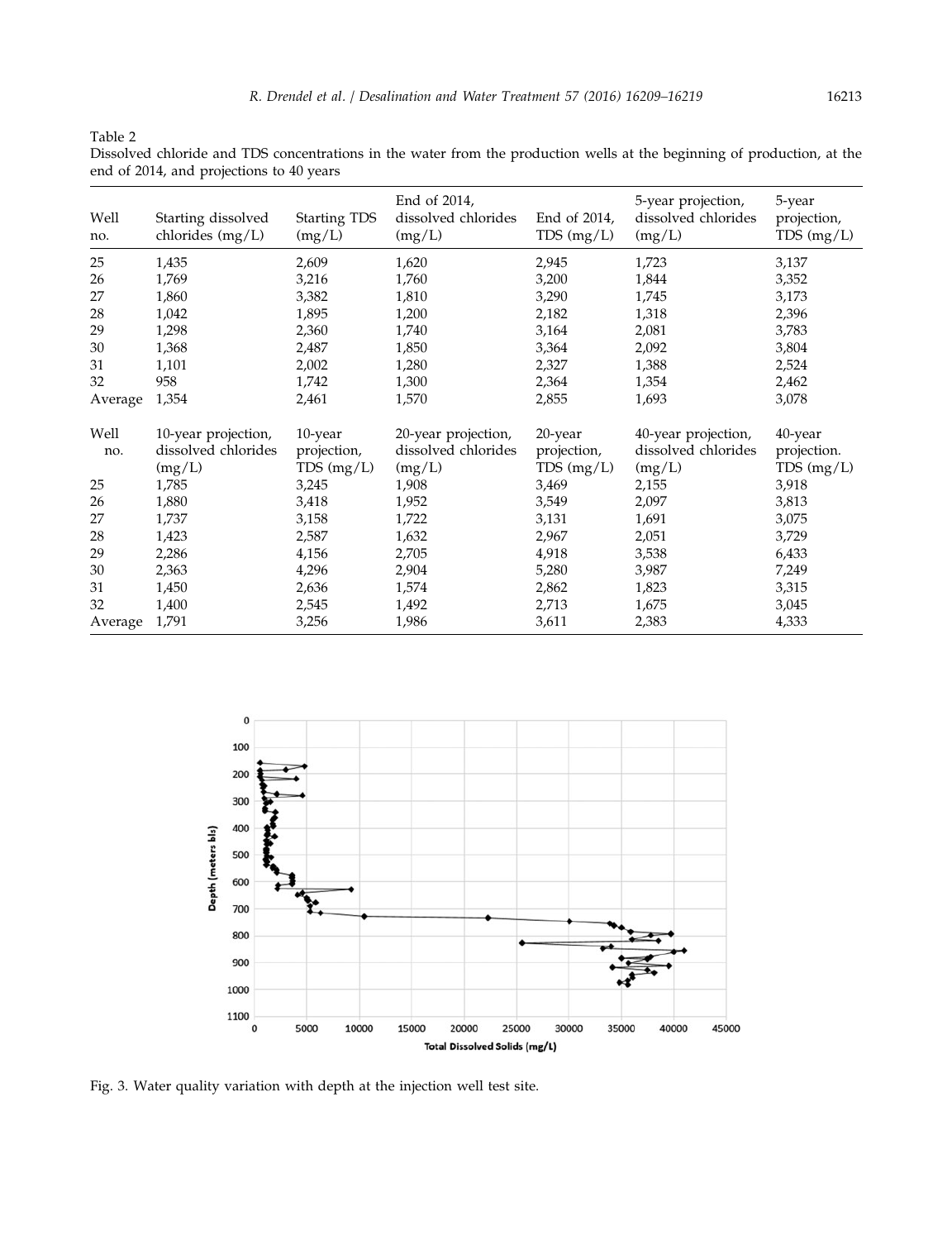<span id="page-5-0"></span>

Fig. 4. Diagram showing the variation in pumpage and associated dissolved chloride and TDS concentrations in time for the ten-year operating period, 2014–2014 (a) well 25 (b) well 26 (c) well 27 (d) well 28 (e) well 29 (f) well 30 (g) well 31 (h) well 32.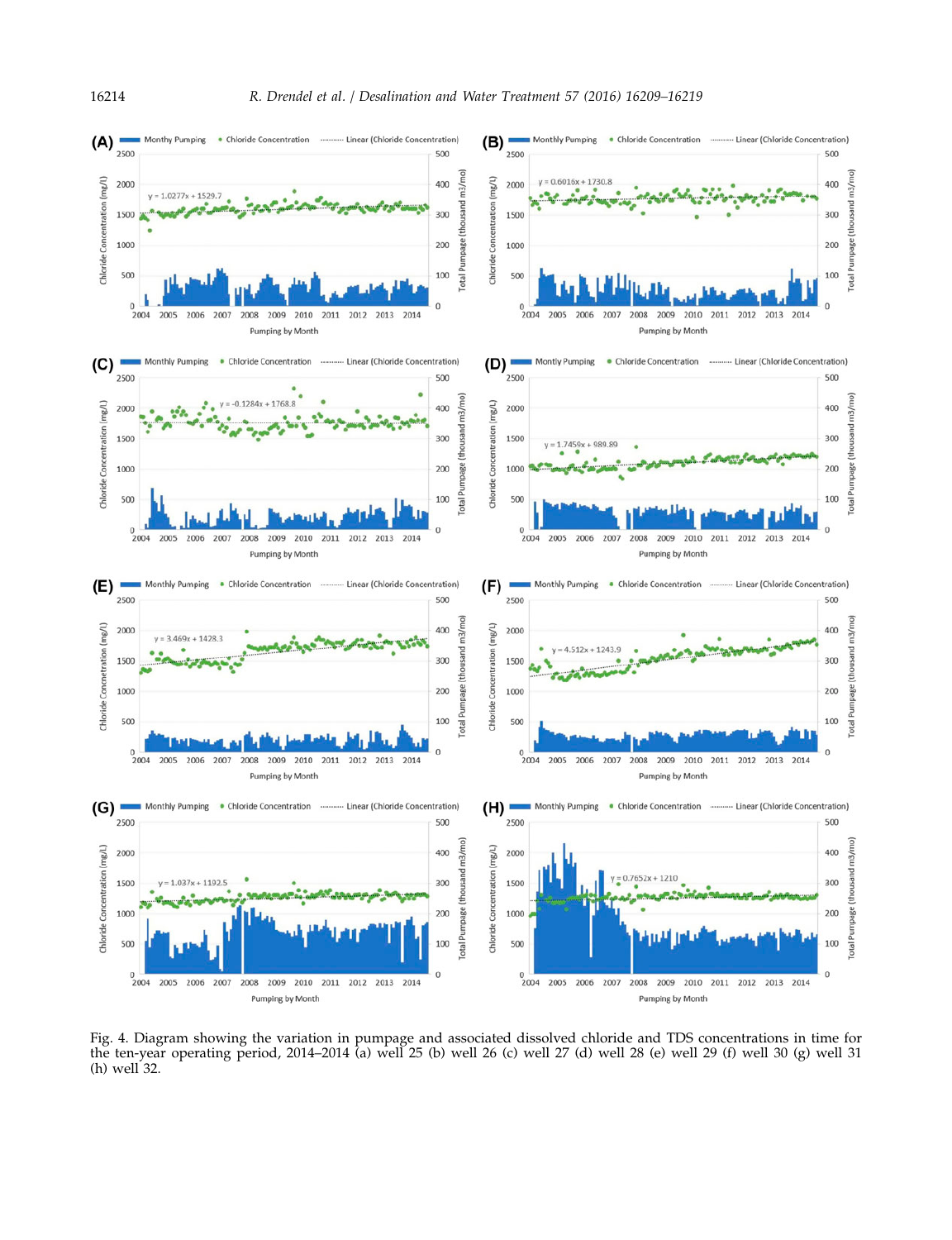<span id="page-6-0"></span>

Fig. 5. Plot of average pumping rate per month vs. percentage change in dissolved chloride change.

developed from the regressions on each well are shown in Fig. [4.](#page-5-0) These equations were used to estimate the changes in all of the wells using the current pumping rates beginning at the end of 2014 and extending 40 years forward in time (Table [2\)](#page-4-0). An assumption was made that no additional use of the production aquifer would be occurring within the projection period (exterior water users). Since the area within a few miles of the wellfield is highly developed, this is a reasonable assumption. Also, the wellfield will be expanded based on population projections for the Bonita Springs Utilities service area. Based on the linear nature of the pumping relation and salinity change in time, the slope may change to some degree in the future.

### 4. Discussion

# 4.1. Reasons for increased groundwater salinity with time: conceptual hydrogeologic model

The Lower Hawthorn/Suwannee aquifer is a leaky or semi-confined aquifer. Thickness of the confining strata above the aquifer is considerably greater than the confining strata below the aquifer. During pumping, the recharge to the aquifer is primarily upwards with some degree of enhanced lateral flow induced by the cone of depression at equilibrium. Therefore, the conceptual model of the aquifer should have the following properties: (1) the aquifer is a semi-confined system with solely upward pumping-induced recharge (insignificant downward recharge), (2) the aquifer and confining units above and below it are infinite in the  $x-y$  plan and the units have essentially equal thickness and hydraulic conductivity in the  $x-y$  direction, (3) no breaches of the confining unit nor significant changes in the hydraulic properties of the aquifer occur within the wellfield or the area of pumping influence, (4) the quality of water in the aquifer occurring below the production aquifer is the source of the higher salinity water and controls the upper limit of salinity change, and (5) no higher salinity source of water occurs within the up-gradient part of the aquifer that could cause an abrupt change of salinity within the production wells. A simplified diagram showing the general conceptual model is shown in Fig. [6.](#page-7-0)

Based on the conceptual model, changes in water quality would be relativity slow based on the leakage of the aquifer and water quality would begin to take on the chemical characteristics of the underlying aquifer. Based on the rather uniform nature of the observed increase in feed water salinity from the individual production wells, the aquifer systems appears to be meeting the assumptions of the aquifer conceptual model. The controlling higher salinity within the wellfield area appears to be about 6,000 mg/L of dissolved chloride at a depth of 670 m below surface (Fig. [3\)](#page-4-0). This corresponds to a TDS concentration of about 11,000 mg/L.

The behavior of other BWRO facilities within southern Florida shows that the conceptual model shown applies to many other systems, but not all of them. The Island Water Association facility appears to operate with a similar conceptual model [[1,6\]](#page-9-0), but the North Collier Utilities, Florida BWRO facility has a different conceptual model with a source of very high salinity water connected to the production aquifer either within the aquifer or well-connected to it from below [\[1](#page-9-0)]. It is interesting to note that the western part of the North Collier wellfield has the salinity problem,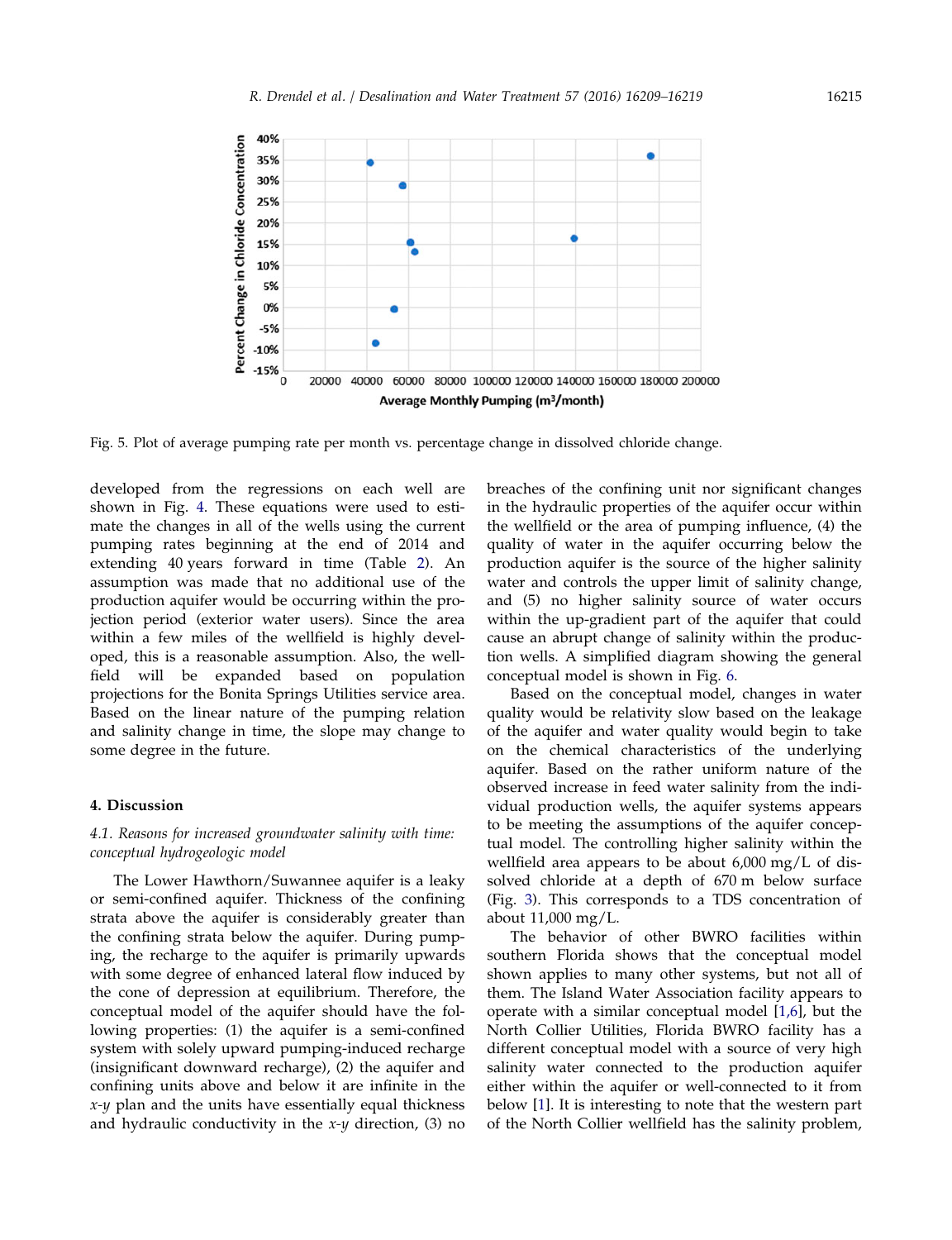<span id="page-7-0"></span>

Fig. 6. Conceptual model used to assess projected future water quality changes within the production aquifer.

while the eastern part of the wellfield operates similar to the Bonita Springs Utilities system. This facility is located about 20 km south of the Bonita Springs Utilities site and the wells are constructed into the same aquifer. Other BWRO facilities operating within 50 km of the Bonita Springs site, such as the City of Cape Coral, the City of Fort Myers, and the North Lee County BWRO facility, operate with a combination of different conceptual models and groundwater flow assumptions. Therefore, the Bonita Springs BWRO wellfield and the Lower Hawthorn/Upper Suwannee aquifer system must be considered at the end-member of high stability compared other facilities that exhibit greater feed water quality variation.

# 4.2. Impact of the long-term increase in feed water salinity on the BWRO design and operation

The rate of salinity increase of water from the production wells is known from the monitoring and shows a linear increase in time with a relatively low slope. Some roughness in the slope (e.g. stepped increase in production well no. 29) is likely caused by some water storage with the lower confining unit located below the well, and the overall variation of salinity within the wellfield is likely caused by variability in the flushing of connate water from some parts of the aquifer. However, the water quality changes based on the current pumping rates, overall and from individual wells, appear to allow a reasonable assessment to be made of the future trends in feed water that can affect the process operation based on the current pumping rates and projected future rates.

The design of the Bonita Springs Utilities BWRO plant is shown in Table [3](#page-8-0) and the process design is shown in Fig. [7.](#page-8-0) A key issue with regard to plant operation is the projected TDS of the feed water vs. the maximum TDS that the BWRO design can treat without changing the pumping pressure or the membranes. The current pumping rate of the wellfield is about  $25,000 \text{ m}^3/\text{d}$ . The predicted TDS change based on the monitoring data over the next 20 years will bring the average TDS of the feed water to 3,611 mg/ L. The maximum TDS of the feed water that can be treated is 8,129 mg/L. Therefore, it appears that longterm TDS increases in the feed water quality will not significantly affect the operation of the facility based on the current capacity.

It is anticipated that the overall capacity of the BWRO treatment plant and the required feed water capacity may double over the next 20 years (Table [3](#page-8-0)). The increase in wellfield capacity is planned with the addition of eight more production wells. The 16 production wells would allow operation of individual wells at a lower rate and would be used to stabilize any deviation of the water quality change based on the currently measured slopes of the changes observed in the production wells. It is likely that a solute transport model would be used in the future to assess optimum locations of new production wells to assure a future relatively stable water quality.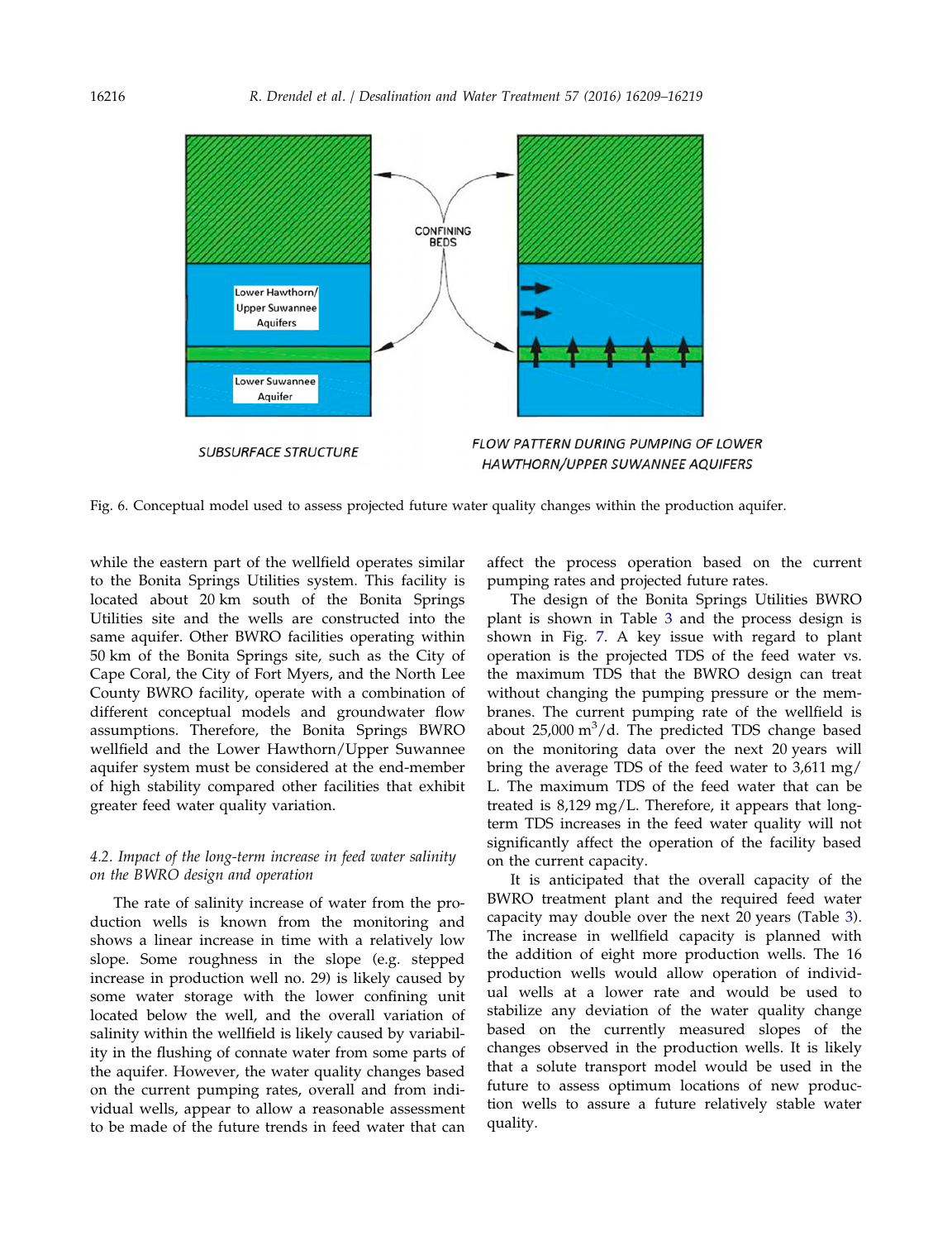<span id="page-8-0"></span>Table 3

Bonita Springs BWRO plant specifications and characteristics

| Item                                                                       | Units                                            |  |
|----------------------------------------------------------------------------|--------------------------------------------------|--|
| 1. Product water maximum production capacity (current)                     | $25,000 \text{ m}^3/\text{d}$ 6.6 MGD            |  |
| 2. Projected maximum product water production capacity (20 years)          | 50,000 $\mathrm{m}^3/\mathrm{d}/13.2$ MGD        |  |
| 3. Current maximum required feed water production from wells               | $30,700 \text{ m}^3/\text{d}$ / 8.1 MGD          |  |
| 4. Future maximum feed water production from wells (20 years)              | $61,400 \text{ m}^3/\text{d}/16.2 \text{ MGD}$   |  |
| 5. Current membrane operating pressure                                     | 1,282 kPa/186 psi                                |  |
| 6. Number of membrane elements in plant                                    | 1,024                                            |  |
| 7. Number of trains                                                        | $4(5,680 \text{ m}^3/\text{d})/4$ (1.5 MGD each) |  |
| 8. Number of high pressure pumps                                           |                                                  |  |
| 9. Maximum operating pressure of RO feed pumps                             | 3,323 kPa/428 psi                                |  |
| 10. Maximum TDS of feed water that can be treated with current BWRO design | $8,129 \,\mathrm{mg/L}$                          |  |
| 11. Bypass feed $(10\%)$                                                   | 2,272 $m^3/d/0.6$ MGD                            |  |
| 12. Current number of production wells                                     |                                                  |  |
| 13. Maximum number of wells required at 20 year projected use              | 16                                               |  |



Fig. 7. Treatment process diagram for the Bonita Springs Utilities BWRO treatment plant.

# 4.3. Future operational risk of abrupt feed water salinity changes

The greatest operational risk for any BWRO facility is the possibility that an abrupt change would occur in feed water quality that would exceed the capacity of the installed process to treat the water. Based on the observed salinity increase in the wellfield, it appears that the conceptual model showing relative uniformity in hydraulic characteristics and no extreme changes of water quality water within the production aquifer. Therefore, the likelihood of an abrupt change in water is minimal. Future expansion of the wellfield to meet projected increases in demand will need to be carefully planned to assure that a part of the aquifer system is used that continues to meet the general conceptual model.

# 4.4. Design risk and cost of retrofitting the BWRO process and water supply

When designing a BWRO facility using a groundwater source of feed water, there is always some risk that the feed water salinity will change to a concentration that cannot be accommodated by the process design. One method of mitigating the risk is to perform detailed groundwater modeling and analysis prior to the process design which would cost approximately \$100,000 in addition to the standard hydrogeological design investigation. However, there is no guarantee that the modeling results will prove to be accurate within the 20 to 30 year time frame as recently pointed out by Maliva et al. [[15\]](#page-10-0).

The second approach is to use a very conservative design that should accommodate an unanticipated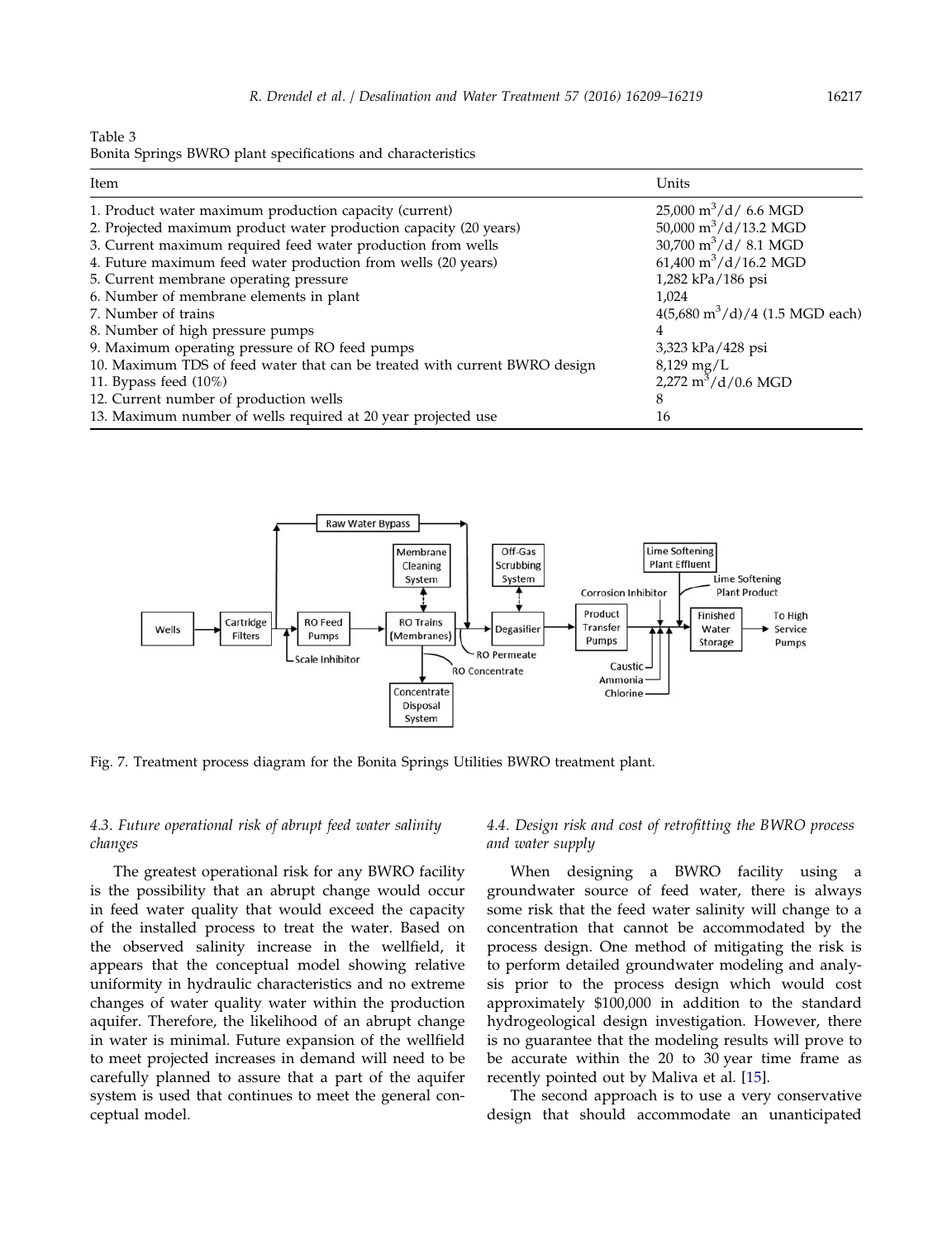<span id="page-9-0"></span>

salinity change. The cost on the front end of the facility is not high when the type of membrane used has a wide range in feed water salinities that can be treated. If the salinity rises above the maximum concentration (assume 10,000 to 12,000 mg/L in this case) that can be treated, there are two strategies that could be used to mitigate the issue. First, additional production wells could be added to reduce the impacts on the aquifer by spreading out drawdown impacts with a cost in this case of about \$700,000 (four wells and pumps added and additional piping to produce acceptable water quality to the design expectancy of the facility of 30 years). If the process would have to be changed to install new, higher pressure membranes, the overall cost could rise to about \$1,500,000 in this case to maintain the projected future permeate capacity to the life expectancy of the facility. These are rough estimates and assume that the water quality change is not extreme (e.g. would require seawater membranes).

### 5. Conclusions

All aquifers that are leaky to some degree and are used to produce feed water for BWRO facilities will show some long-term changes in water quality. Two key aspects of managing these facilities include knowing what changes can be expected in the future and how the changes may affect the operational reliability of the facility. Each BWRO facility is designed to be able to treat a specific range in feed water TDS based on the membrane type and the range of operation pressure that can be achieved using the installed high pressure pumps.

At the example facility, the maximum TDS feed water that can be treated based on the design of the facility is 8,129 mg/L. The initial average TDS of water from the wellfield was 1,354 mg/L which increased linearly to 1,570 mg/L over a 10-year operating period. Based on a regression analysis of each well, the projected average TDS from the wellfield should increase to  $3.611 \text{ mg/L}$  over the next 20 years based on the current pumping rate. Since there are some differences in the operational use of individual wells within the wellfield, the average water quality (TDS) of all wells does not exactly show the same characteristics of the feed water that enter the facility. However, it is within a few percent. Since the maximum TDS that is treatable using the current facility equipment is 8,129 mg/L, there should be no issue with water quality changes occurring within the useful life expectancy of the facility based on current pumping rates.

Future expansion of the BWRO capacity and consummate wellfield capacity must be carefully planned to maintain the general TDS increase rate. The water quality and pumping data collected from the wellfield show that the pumped aquifer reacts based on a conceptual model of a classic leaky aquifer with general uniformity in hydraulic characteristics and no breaches in confining units, nor extreme changes of production aquifer salinity within the influence area of the wellfield. The high quality of the data-set gathered to date will facilitate the development of a future solute transport model based on the current and proven conceptual model. Additional research on other BWRO facilities showing other aquifer conceptual models should be conducted for comparison to the one chosen herein to demonstrate the necessity to design facilities with sufficient the ability to treat feed water that has a greater future variability.

#### Acknowledgments

The authors thank the management and board of directors of Bonita Springs Utilities for providing data on the design of the BWRO facility and the monitoring data obtained from the production wells.

### References

- [1] T.M. Missimer, Water Supply Development, Aquifer Storage, and Concentrate Disposal for Membrane Water Treatment Facilities, second ed., Schlumberger Limited, Sugar Land, Texas, 2009.
- [2] L.H. Motz, Lower hawthorn aquifer on Sanibel Island, Florida, Ground Water 20 (1982) 170–178.
- [3] B.J. Peck, W.K. Martin, T.M. Missimer, Solute transport modeling of pumping-induced salinity changes in the upper Florida aquifer system, City of Cape Coral, Florida, in: Proceedings of the American Institute of Hydrology 1991 Annual Meeting and International Conference on Hydrology & Hydrogeology for the 90's, Tampa, Florida, 1991, pp. 284–292.
- [4] T.M. Missimer, Groundwater as a feedwater source for membrane treatment plants: Hydrogeologic controls on water quality variation with time, Desalination 98 (1994) 451–457.
- [5] A.O. Owosina, W.K. Martin, T.M. Missimer, Modeling of pumping-induced water quality changes in the upper Floridan aquifer at the North Collier County, Florida, wellfield, in: Proceedings of Biennial Conference and Exposition of the American Desalting Association, Monterey, California, August 4–8, 1996, 666–685.
- [6] T.M. Missimer, S.A. Storves, Feedwater quality variation and the economics of water plant operation, The Island Water Association brackish-water RO treatment facility, Sanibel Island, Florida, in: Proceedings of the International Desalination Association World Congress on Desalination and Water Reuse, Manama, Bahrain, 2002, p. 13.